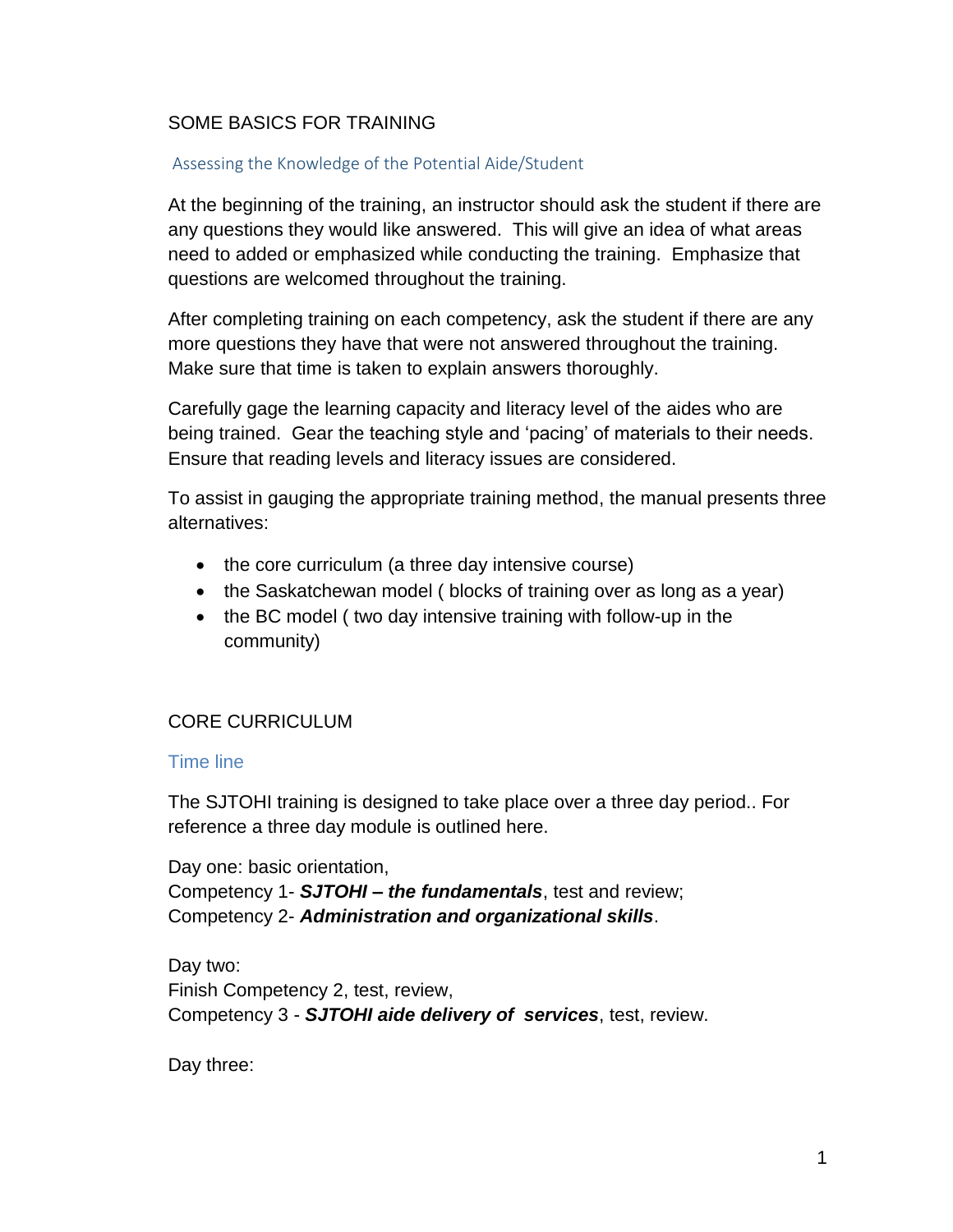Competency 4, *Oral information sessions: one on one communication skills*, test, review;

Competency 5, *Oral health knowledge*, test, review and then do a general review of the three day training.

| Day       | <b>Topics</b>            | Timing in hours |
|-----------|--------------------------|-----------------|
| Day one   | Orientation              | 1               |
|           | Competency One:          | 3               |
|           | $SJTOHI - the$           | 3               |
|           | fundamentals             |                 |
|           | <b>Competency Two:</b>   |                 |
|           | Administration and       |                 |
|           | organization Skills      |                 |
| Day two   | <b>Competency Three:</b> |                 |
|           | SJTOHI aide delivery of  | 4               |
|           | services                 |                 |
|           | Competency Four: Oral    |                 |
|           | health information::one  | 3               |
|           | on one communication     |                 |
| Day three | Competency Five: Oral    | 5               |
|           | health knowledge         |                 |
|           | Review of training days  | 1               |
|           | Outline follow-up        |                 |
|           | required in community    |                 |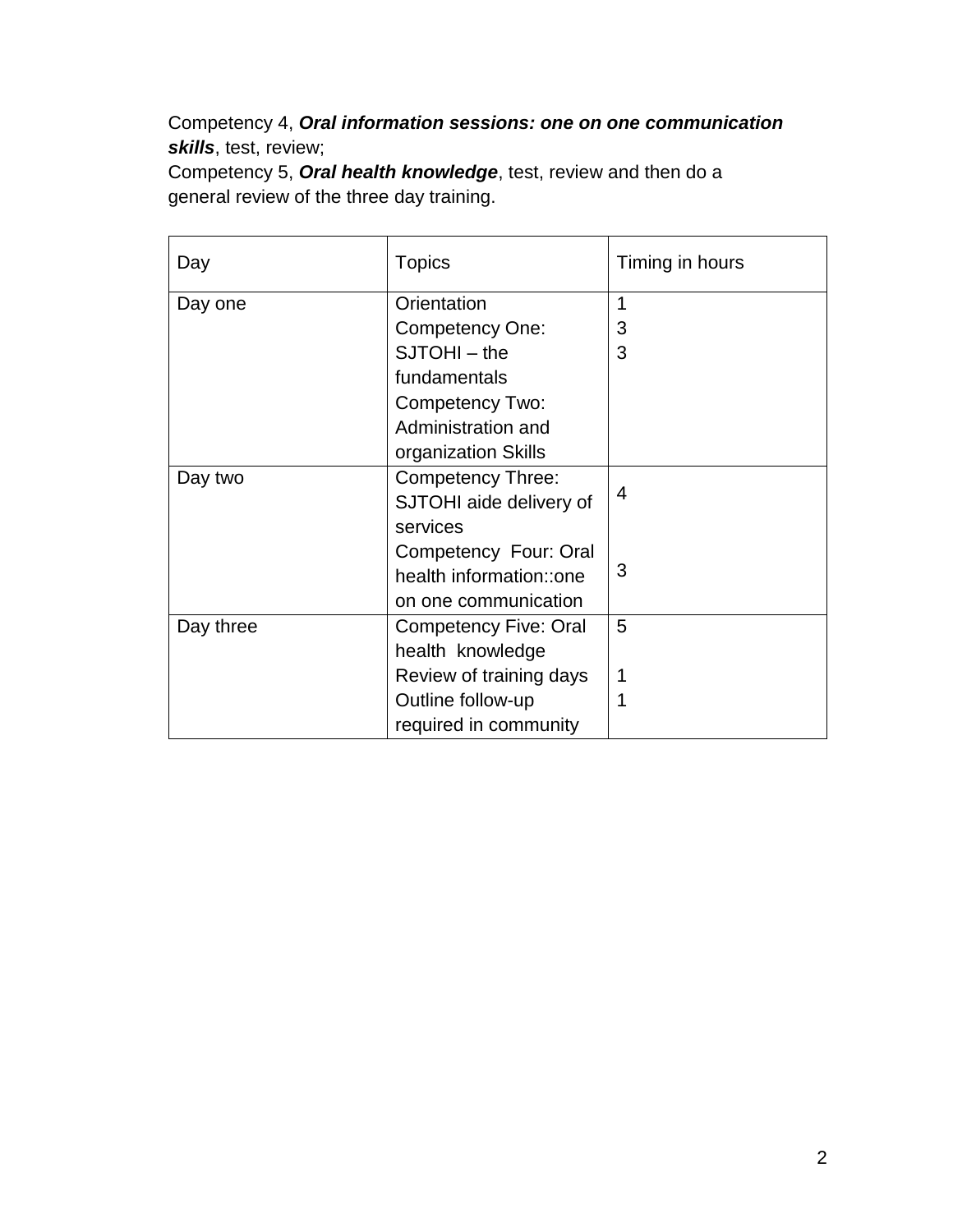### **DAY ONE**

### **Basic Orientation**

#### Introduction (1 hour)

Introduce yourself to the students. Give a brief background of your own personal dental experience. Ask the students what they are hoping to learn from this training and what their goals are for their future in terms of a being a SJTOHI aide. Ask the students if there are any questions they would like answered by the end of the training. Make a note of these questions so you can make sure they are answered throughout the training. (In a group setting these should be posted to a flip chart paper and reviewed at the end of the session.)

If there are no more questions then begin the session. Remember to stop frequently and ask if there are any questions.

Review what the tasks of a SJTOHI aide are and outline the professional obligations.

#### **Competency One: SJTOHI – the fundamentals**. (3.hours)

Review the Objectives of this section with the student before you begin teaching.

#### **Background**

1. Discuss the understanding of the number of cavities in communities. *Important messages*: TOOTH DECAY IS PREVENTABLE TOOTH DECAY CAN BE EXTREMELY PAINFUL 2. Explain to the SJTOHI aide why specific groups were targeted. 3. As you discuss the goals with the SJTOHI aide, ask them how these goals will relate to their particular target community

*Important messages*: HEALTHY TEETH AS A CHILD LEADS TO HEALTHY TEETH AS AN ADULT!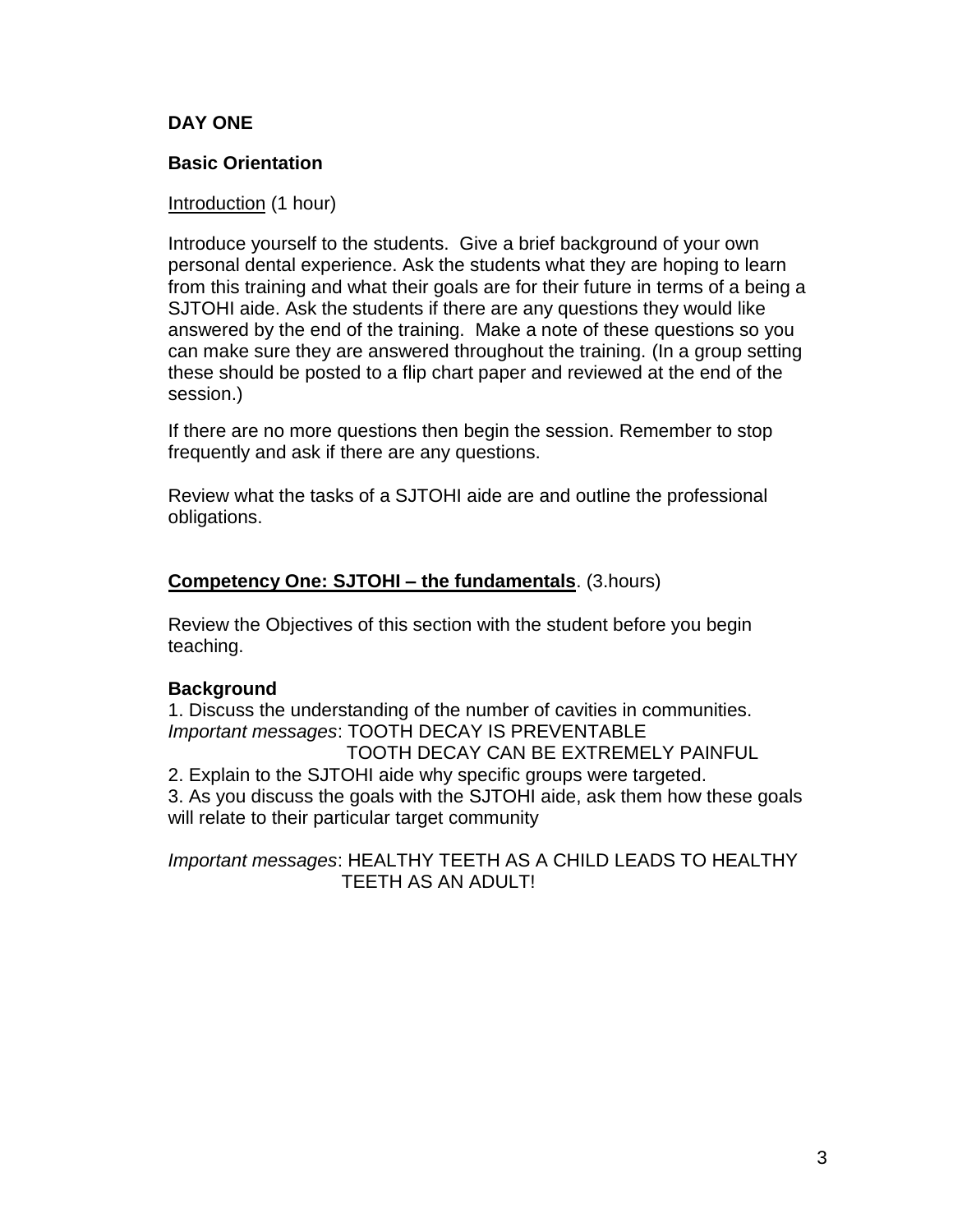| <b>Competency Based Curriculum</b> |                                          |                                                                                                                                                                                                                                                                                                                                                                                          |                                                                                                                                                                                                                                                                                                                                   |                                                                                               |
|------------------------------------|------------------------------------------|------------------------------------------------------------------------------------------------------------------------------------------------------------------------------------------------------------------------------------------------------------------------------------------------------------------------------------------------------------------------------------------|-----------------------------------------------------------------------------------------------------------------------------------------------------------------------------------------------------------------------------------------------------------------------------------------------------------------------------------|-----------------------------------------------------------------------------------------------|
| Competency                         |                                          | Objectives<br>Specific                                                                                                                                                                                                                                                                                                                                                                   | <b>Educational Experiences</b><br>Knowledge/ Skills                                                                                                                                                                                                                                                                               | <b>Reference Tools</b>                                                                        |
| Item                               | Area                                     |                                                                                                                                                                                                                                                                                                                                                                                          | Integration/Application                                                                                                                                                                                                                                                                                                           |                                                                                               |
|                                    | <b>Basic Orientation</b><br>SJTOHI - the | Tasks of the SJTOHI aide<br>1 <sub>1</sub><br>Professional obligations<br>2.<br>3.                                                                                                                                                                                                                                                                                                       | Discussion with SJTOHI Aide of                                                                                                                                                                                                                                                                                                    | Workbook<br>Appendix A<br>$\bullet$<br>Page 4<br>$\bullet$<br>The Training Manual:<br>$-7-14$ |
| $\mathbf{1}$ .                     | Fundamentals                             | Know the goals of SJTOHI<br>$\mathbf 1$ .<br>Understand who is eligible<br>2.<br>for SJTOHI;<br>Understand the importance<br>3.<br>of privacy and client<br>confidentiality;<br>Know about authorization<br>$4_{-}$<br>slips;<br>Know the SJTOHI<br>5.<br>services;<br>6. Know who can provide<br><b>SJTOHI</b> services;<br>7. Know the role of the<br>SJTOHI aide in these<br>services | understanding on the caries rate<br>within immigrant children.<br>Opportunity to emphasize the<br>importance of privacy and<br>confidentiality.<br>Use personal experience with<br>children in pain due to cavities and<br>having to send them to the closest<br>dentist for general anaesthesia with<br>their parents/caregiver. | Pages $5 - 9$ in the<br>Workbook<br>The Training Manual:<br>• $18 - 24$                       |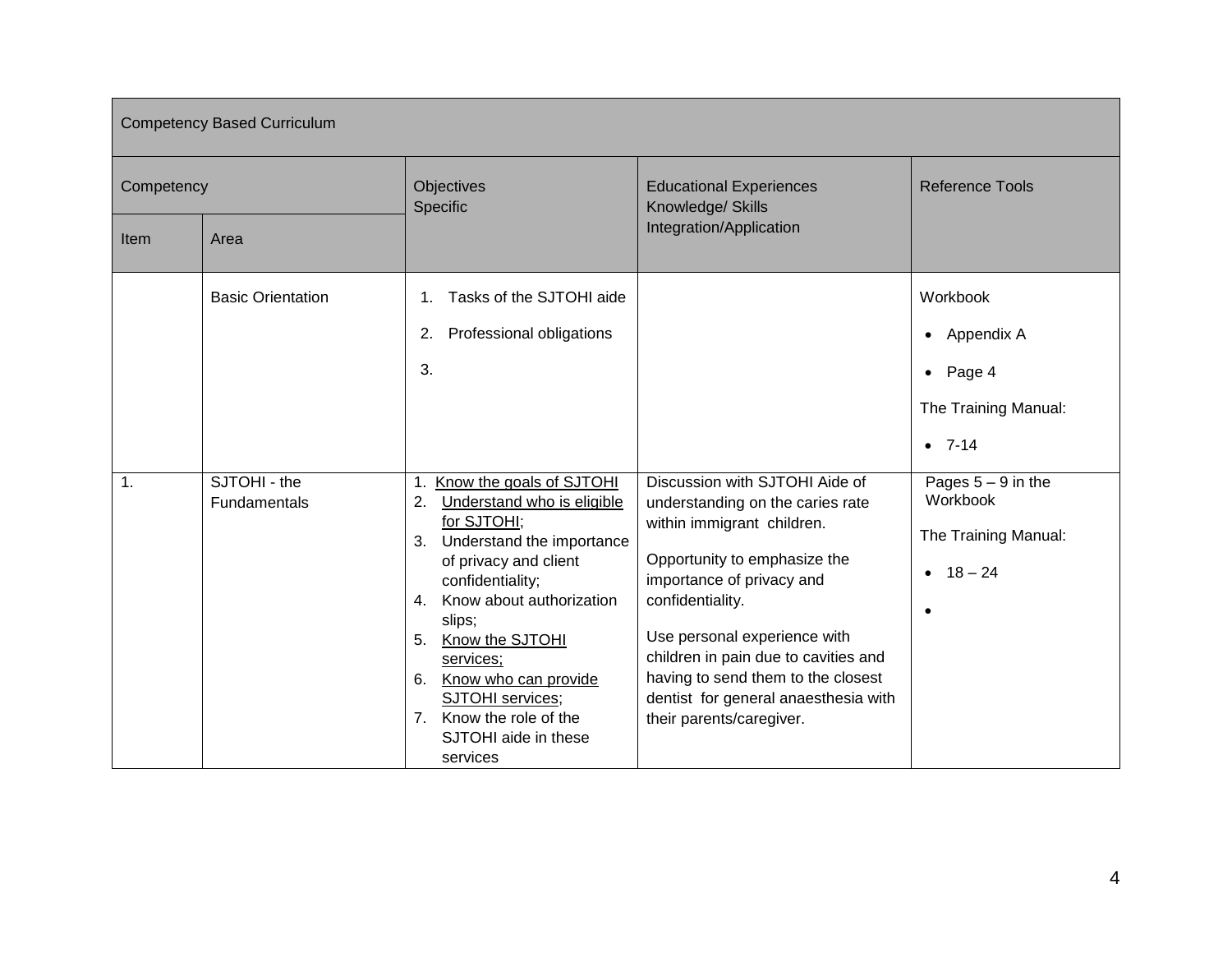|                                                   | Be able to describe where<br>8.<br>Use any experience that SJTOHI<br>SJTOHI services might be<br>aide has had with fluoride varnish,<br>available in the community<br>sealants and ART to emphasize the<br>painless nature of the SJTOHI<br>services and the positive response<br>that children have to the services.<br>Talk about the need for early<br>intervention - especially reaching the<br>0-4 population.                                                                                                                                                                                                                                                                                                                                                                                                                                                                                                                                                                                                                                                                                                                       |  |
|---------------------------------------------------|-------------------------------------------------------------------------------------------------------------------------------------------------------------------------------------------------------------------------------------------------------------------------------------------------------------------------------------------------------------------------------------------------------------------------------------------------------------------------------------------------------------------------------------------------------------------------------------------------------------------------------------------------------------------------------------------------------------------------------------------------------------------------------------------------------------------------------------------------------------------------------------------------------------------------------------------------------------------------------------------------------------------------------------------------------------------------------------------------------------------------------------------|--|
| 2.<br>Administration and<br>organizational skills | The Workbook:<br>Know about the<br>Emphasize the importance of record<br>1.<br>importance of scheduling<br>keeping and the need to enter data<br>Pages 10 - 15<br>٠<br>and record keeping.<br>in appropriate places.<br>Appendix B-K<br>Be aware of the oral health<br>2.<br>Explain the advantages of the codes<br>The Training Manual:<br>year.<br>and what they mean.<br>3.<br>Review the SJTOHI<br>• $27 - 56$<br>calendar.<br>Discuss helping the oral health<br>Understand the SJTOHI<br>4 <sup>1</sup><br>professional and that this might<br>106-107<br>'First Steps in a<br>mean filling in charts for them.<br>Community'.<br>Know how to use the<br>5.<br>Ensure that the aide knows the<br>SJTOHI aide procedure<br>record that must be kept and how to<br>codes.<br>complete them correctly.<br>Be able to correctly<br>6.<br>complete information on:<br>Discuss the SJTOHI year -the cycle<br><b>Dental Services Daily</b><br>$\circ$<br>that is used and how important the<br>Records<br>role of the aide is at the various<br>Class/participants lists<br>$\circ$<br>stages.<br>SJTOHI aide monthly<br>$\circ$<br>report |  |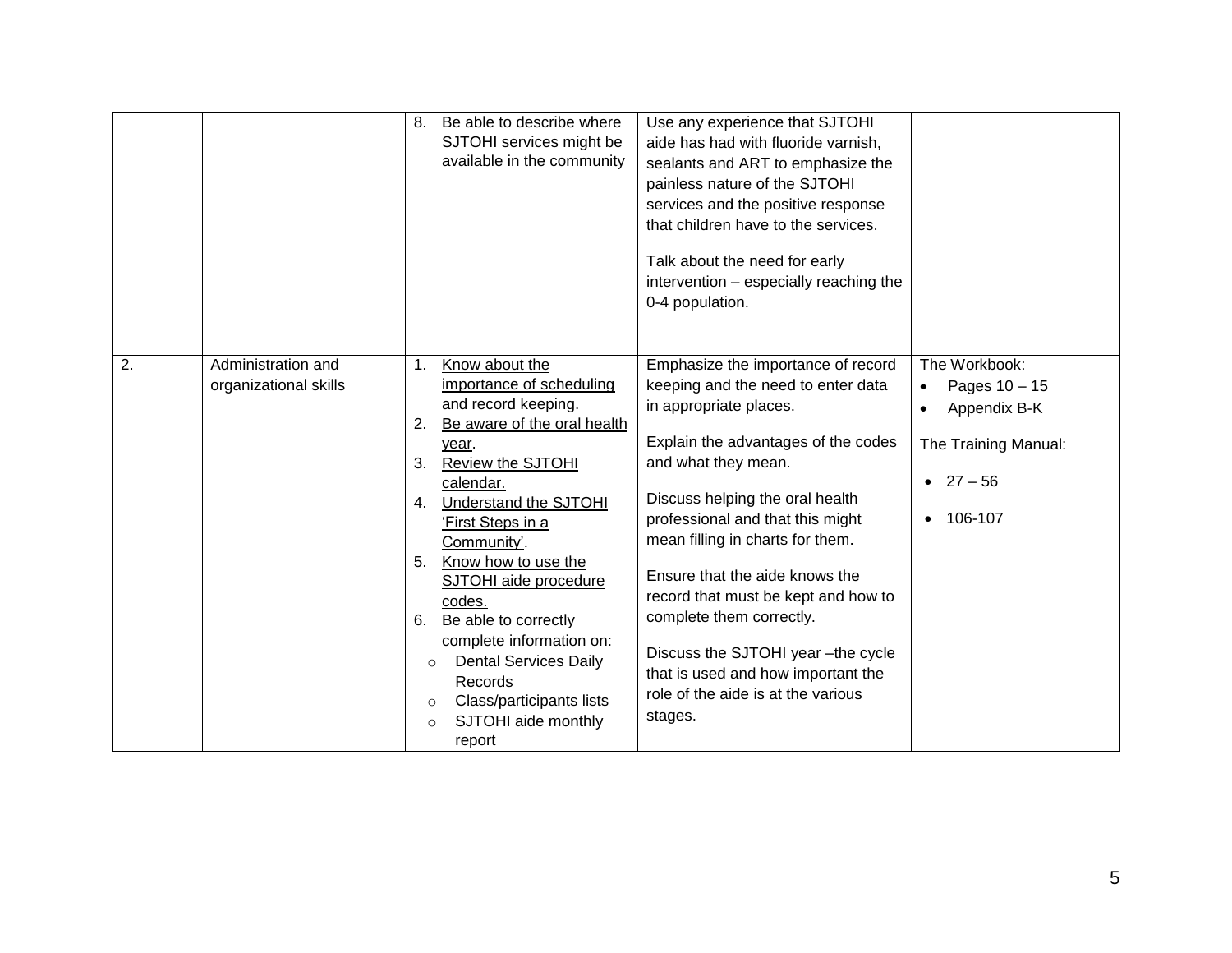|                  |                                                                         | 7 <sub>1</sub>                                                             | <b>SJTOHI Services Record</b><br>Be familiar with the                                                                                                                                                                                                                                                                                                                                                                                                                                                                                                |                                                                                                                                                                                                                                                                                                                                                                                                                                                                                                                                                                                           |                                                                                                                    |
|------------------|-------------------------------------------------------------------------|----------------------------------------------------------------------------|------------------------------------------------------------------------------------------------------------------------------------------------------------------------------------------------------------------------------------------------------------------------------------------------------------------------------------------------------------------------------------------------------------------------------------------------------------------------------------------------------------------------------------------------------|-------------------------------------------------------------------------------------------------------------------------------------------------------------------------------------------------------------------------------------------------------------------------------------------------------------------------------------------------------------------------------------------------------------------------------------------------------------------------------------------------------------------------------------------------------------------------------------------|--------------------------------------------------------------------------------------------------------------------|
| 3.               | SJTOHI aide delivery of<br><b>SJTOHI</b> services                       | $\mathbf{1}$ .<br>2.<br>3.<br>$\mathbf{4}$ .<br>5.<br>6.<br>7.<br>8.<br>9. | SJTOHI aide check list.<br>Know what protocols are<br>and why they are used<br>Know the Emergency<br>Protocol<br>Know the Infection<br><b>Prevention and Control</b><br>Protocol and when to use<br>it<br>Know the Fluoride Varnish<br>Protocol<br>Be able to demonstrate<br>the 'Lift the Lip' technique<br>Know the positions for<br>applying fluoride varnish<br>Understand appropriate<br>methods for applying<br>fluoride varnish<br>Understand and be able<br>to demonstrate how to<br>apply fluoride varnish<br>Know the Prenatal<br>Protocol | Ensure that the aide really<br>appreciates the importance of<br>following the protocols - discuss<br>the legal protection that following<br>these protocols means.<br>Make sure that the aide knows how<br>to perform the services that they<br>will be required to deliver - for<br>example make sure they are<br>comfortable in 'lifting the lip' and in<br>the positioning techniques for<br>applying fluoride varnish and<br>brushing a child's teeth.<br>The technique in applying fluoride<br>varnish is an emphasis in this<br>section - both in applying and in<br>the follow-up. | The Workbook:<br>Pages 17-21<br>$\bullet$<br>Appendix L-P<br>$\bullet$<br>The Training Manual:<br>$57 - 65$        |
| $\overline{4}$ . | Oral Health Information<br>Sessions: one on one<br>communication skills | 1.<br>2.<br>3.                                                             | Know the information that<br>needs to be covered in oral<br>hygiene sessions<br>Know about Early<br>Childhood Caries (ECC)<br>and messages to help<br>prevent dental decay and<br>oral disease<br>Understand about the<br>transmission of bacteria                                                                                                                                                                                                                                                                                                   | Describe the importance of one -on-<br>one oral health sessions and the<br>SJTOHI aide's role in them.<br>Make sure that the basic messages<br>are understood – and their<br>importance t the overall success of<br>SJTOHI is understood.                                                                                                                                                                                                                                                                                                                                                 | The Workbook:<br>Pages 22 - 30<br>$\bullet$<br>The Training Manual:<br>66-81<br>$\bullet$<br>98 - 107<br>$\bullet$ |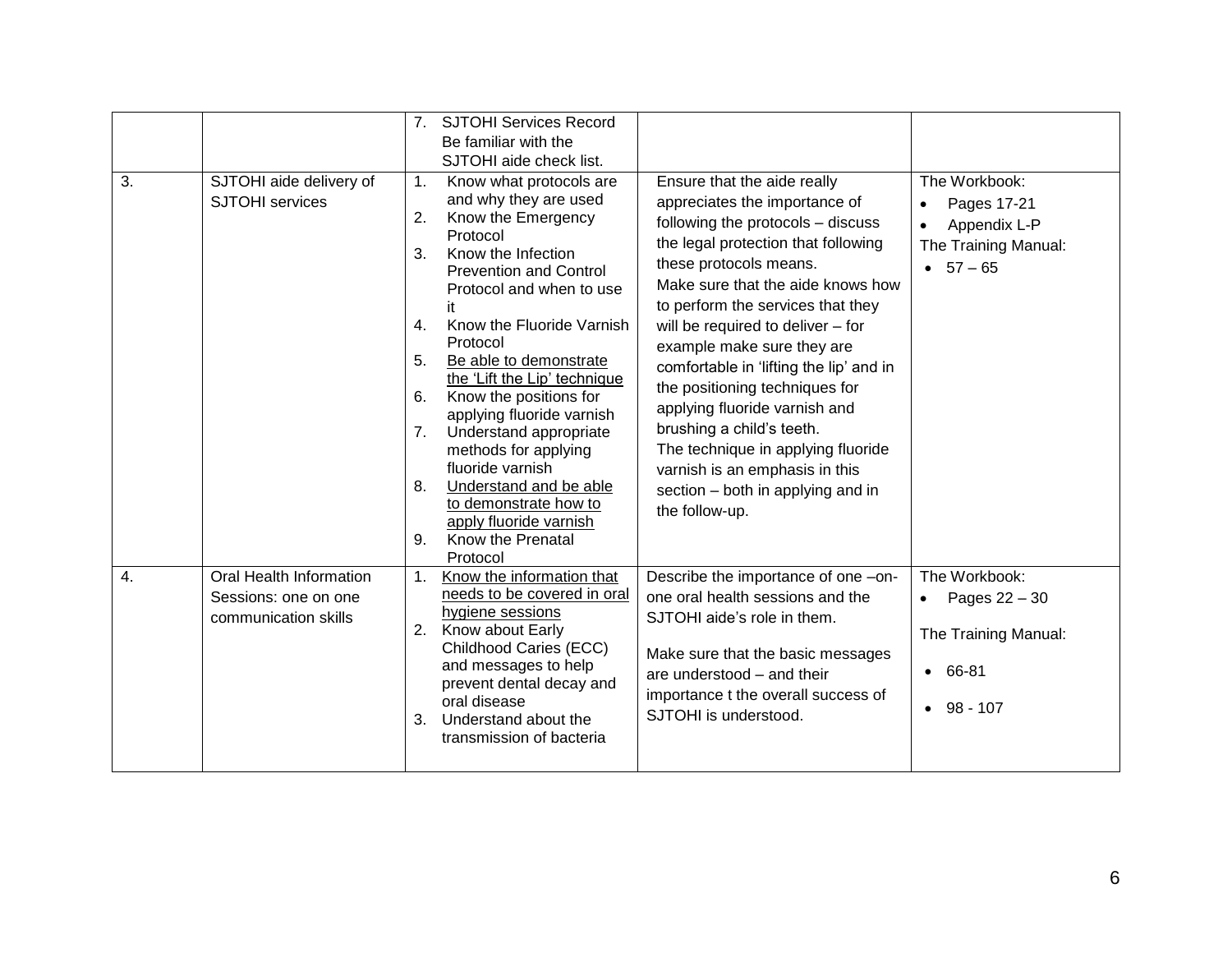|                  |                                | 4.             | Understand the role of                                 |                                     |                      |
|------------------|--------------------------------|----------------|--------------------------------------------------------|-------------------------------------|----------------------|
|                  |                                |                | good oral hygiene in                                   |                                     |                      |
|                  |                                |                | preventing tooth decay                                 |                                     |                      |
|                  |                                | 5 <sub>1</sub> | Know about the tooth                                   |                                     |                      |
|                  |                                |                | decay equation and the                                 |                                     |                      |
|                  |                                |                | role of sugar in tooth decay                           |                                     |                      |
|                  |                                | 6.             | Know about tooth                                       |                                     |                      |
|                  |                                |                | brushing, cloths for babies                            |                                     |                      |
|                  |                                |                | and the care of tooth                                  |                                     |                      |
|                  |                                |                | brushes                                                |                                     |                      |
|                  |                                | 7.             | Know the role of flossing                              |                                     |                      |
|                  |                                |                | and other interdental aids                             |                                     |                      |
|                  |                                | 8.             |                                                        |                                     |                      |
|                  |                                |                | Know the use of pacifiers<br>(soothers) and their care |                                     |                      |
|                  |                                |                |                                                        |                                     |                      |
|                  |                                | 9.             | Understand how to assist a                             |                                     |                      |
|                  |                                |                | mother in her concerns                                 |                                     |                      |
|                  |                                |                | about teething                                         |                                     |                      |
|                  |                                |                | 10. Understand how to assist a                         |                                     |                      |
|                  |                                |                | mother in breaking the                                 |                                     |                      |
|                  |                                |                | baby bottle habit                                      |                                     |                      |
|                  | <b>Additional Competencies</b> |                |                                                        |                                     |                      |
| $\overline{5}$ . | Oral health knowledge          | 1.             | Know why healthy teeth                                 | Use the mouth and tooth diagrams    | The Training Manual: |
|                  |                                |                | and gums are important;                                | and your mouth models if necessary. |                      |
|                  |                                | 2.             | Recognize normal teeth                                 |                                     | $• 82-91$            |
|                  |                                |                | and mouths;                                            | Use the pictures to go through what |                      |
|                  |                                | 3.             | Understand the difference                              | a healthy mouth looks like.         |                      |
|                  |                                |                | between primary (baby)                                 | Let the SJTOHI Aide talk about own  |                      |
|                  |                                |                | dentition and permanent                                | experience of normal versus         |                      |
|                  |                                |                | (adult) dentition and when                             | abnormal                            |                      |
|                  |                                |                | the teeth erupt;                                       |                                     |                      |
|                  |                                | $\mathbf{4}$ . | Know to role of the various                            |                                     |                      |
|                  |                                |                | types of teeth;                                        |                                     |                      |
|                  |                                | 5.             | Be able to identify an                                 |                                     |                      |
|                  |                                |                | unhealthy mouth;                                       |                                     |                      |
|                  |                                |                |                                                        |                                     |                      |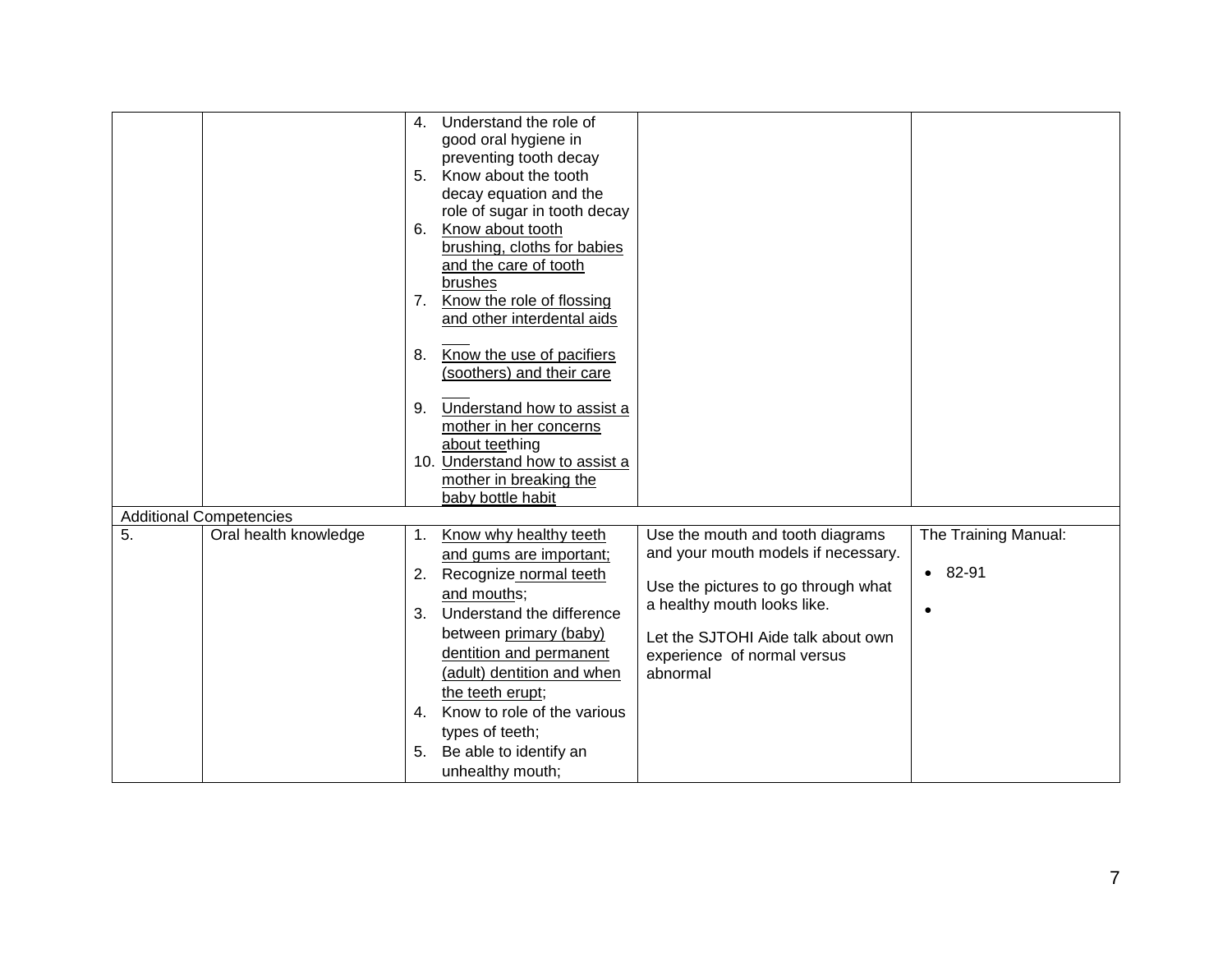|    |                             |                | 6. Be able to identify tooth                |                                                                  |                      |
|----|-----------------------------|----------------|---------------------------------------------|------------------------------------------------------------------|----------------------|
|    |                             |                | decay and abnormalities;                    |                                                                  |                      |
|    |                             | 7.             | Know about dental plaque                    |                                                                  |                      |
|    |                             |                | (biofilm);                                  |                                                                  |                      |
|    |                             | 8.             | Know the role of sugars in                  |                                                                  |                      |
|    |                             |                | <b>Early Childhood Caries</b>               |                                                                  |                      |
|    |                             |                | Decay (ECC);                                |                                                                  |                      |
|    |                             | 9.             | Know how to prevent ECC;                    |                                                                  |                      |
|    |                             |                | 10. Know how to check a                     |                                                                  |                      |
|    |                             |                | child's mouth for ECC;                      |                                                                  |                      |
|    |                             |                | 11. Understand how tooth                    |                                                                  |                      |
|    |                             |                | decay is transmitted                        |                                                                  |                      |
| 6. | Oral health and its role in | 1.             | Understand the                              | Introduce the larger concepts in                                 | The Training Manual: |
|    | good overall health         |                | relationship between oral                   | overall health and how good oral                                 |                      |
|    |                             |                | health and good overall                     | health contributes to that.                                      | 14 - 17<br>$\bullet$ |
|    |                             |                | health                                      |                                                                  |                      |
|    |                             | 2.             | Know the terms                              | Describe population health and how                               | $\bullet$            |
|    |                             |                | 'population health',                        | SJTOHI is a population based                                     |                      |
|    |                             |                | 'determinants of health'                    | program.                                                         |                      |
|    |                             | 3.             | and 'evidence based'<br>Understand the link | Link SJTOHI and what the services                                |                      |
|    |                             |                | between oral health and                     | are to how they respond to the                                   |                      |
|    |                             |                | disease prevention                          | determinants of health.                                          |                      |
|    |                             | 4.             | Recognize the                               |                                                                  |                      |
|    |                             |                | components of preventing                    |                                                                  |                      |
|    |                             |                | oral disease                                |                                                                  |                      |
| 7. | Nutrition                   | 1.             | Know about good nutrition                   | Have the SJTOHI aides describe                                   | The Training Manual: |
|    |                             |                | for healthy teeth                           | what they understand a healthy diet                              |                      |
|    |                             | 2.             | Be aware of healthy eating                  | is, what the challenges of providing                             | $-92-97$             |
|    |                             |                | tips                                        | this kind of a diet is in their                                  |                      |
|    |                             | 3 <sub>1</sub> | Know about nutrition and                    | community and how they might help                                |                      |
|    |                             |                | pregnancy                                   | mothers and caregivers understand<br>some of the fundamentals in |                      |
|    |                             | 4.             | Know about good food<br>choices             | providing a healthy diet.                                        |                      |
|    |                             |                |                                             |                                                                  |                      |
|    |                             |                |                                             |                                                                  |                      |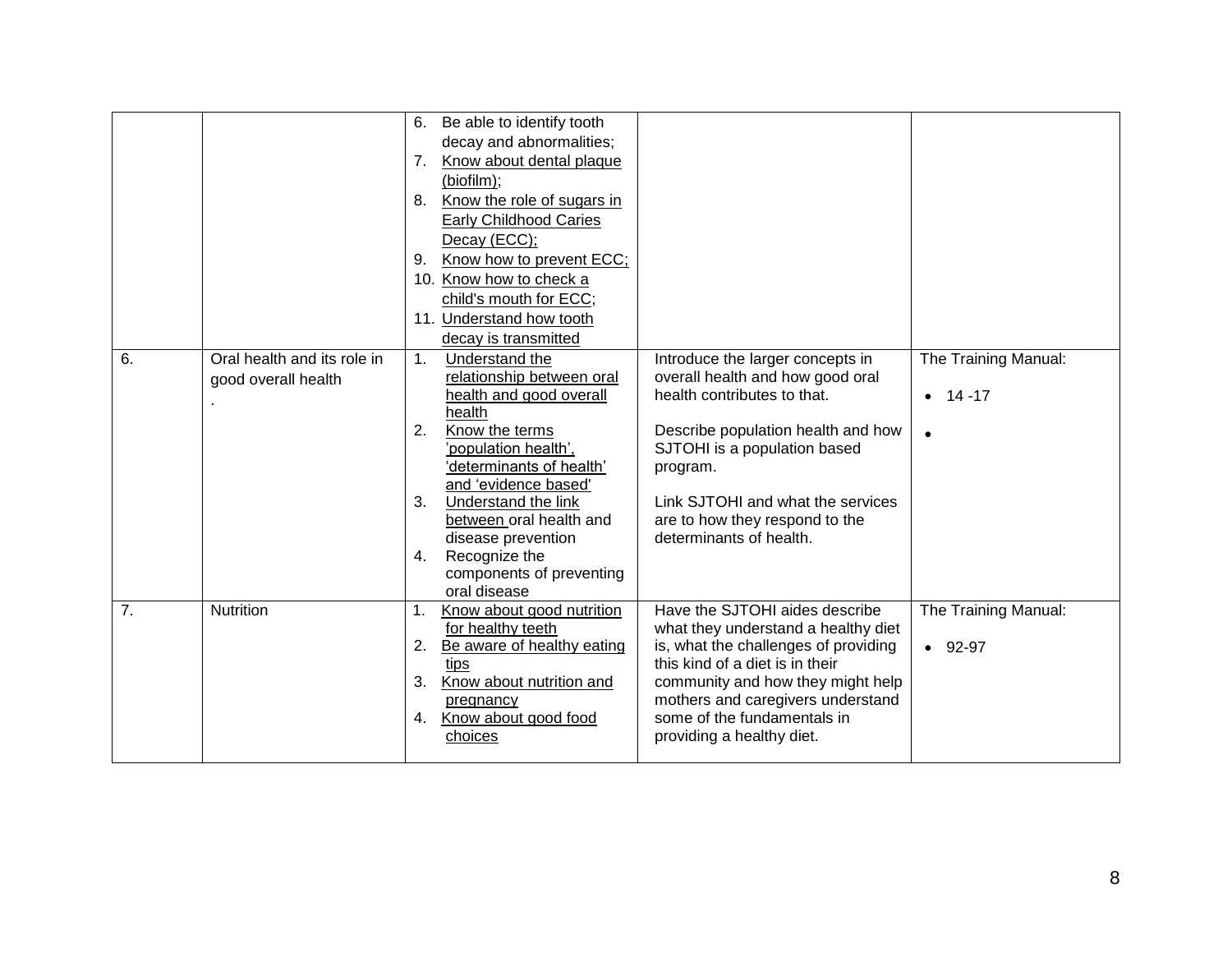|              | 5.<br>Know how to assist in<br>making the transition from<br>baby bottle to cup                                                                                                                                                                                                                                                    |                 | Have them talk about the common<br>feeding practices in their<br>communities and how they might<br>help mothers and caregivers build<br>healthy habits for their children.                                        |  |
|--------------|------------------------------------------------------------------------------------------------------------------------------------------------------------------------------------------------------------------------------------------------------------------------------------------------------------------------------------|-----------------|-------------------------------------------------------------------------------------------------------------------------------------------------------------------------------------------------------------------|--|
| 8.<br>Safety | <b>Personal Safety</b><br>1.<br>Home visits<br>2.<br>Working Late (after core<br>3.<br>hours)<br><b>Travel Safety</b><br>4.<br><b>Driving Safety</b><br>5.<br>Working off-site<br>6.<br>Parking Lot Safety<br>7.<br>Violence in the<br>8.<br>Workplace\<br>The Workplace<br>9.<br>Hazardous Materials<br><b>Information System</b> | themselves safe | Review the safety measures that<br>the SJTOHI aide should know.<br>Ensure that the SJTOHI aide know<br>where to access information on<br>safe practices and their obligations<br>to make a worksite safe and keep |  |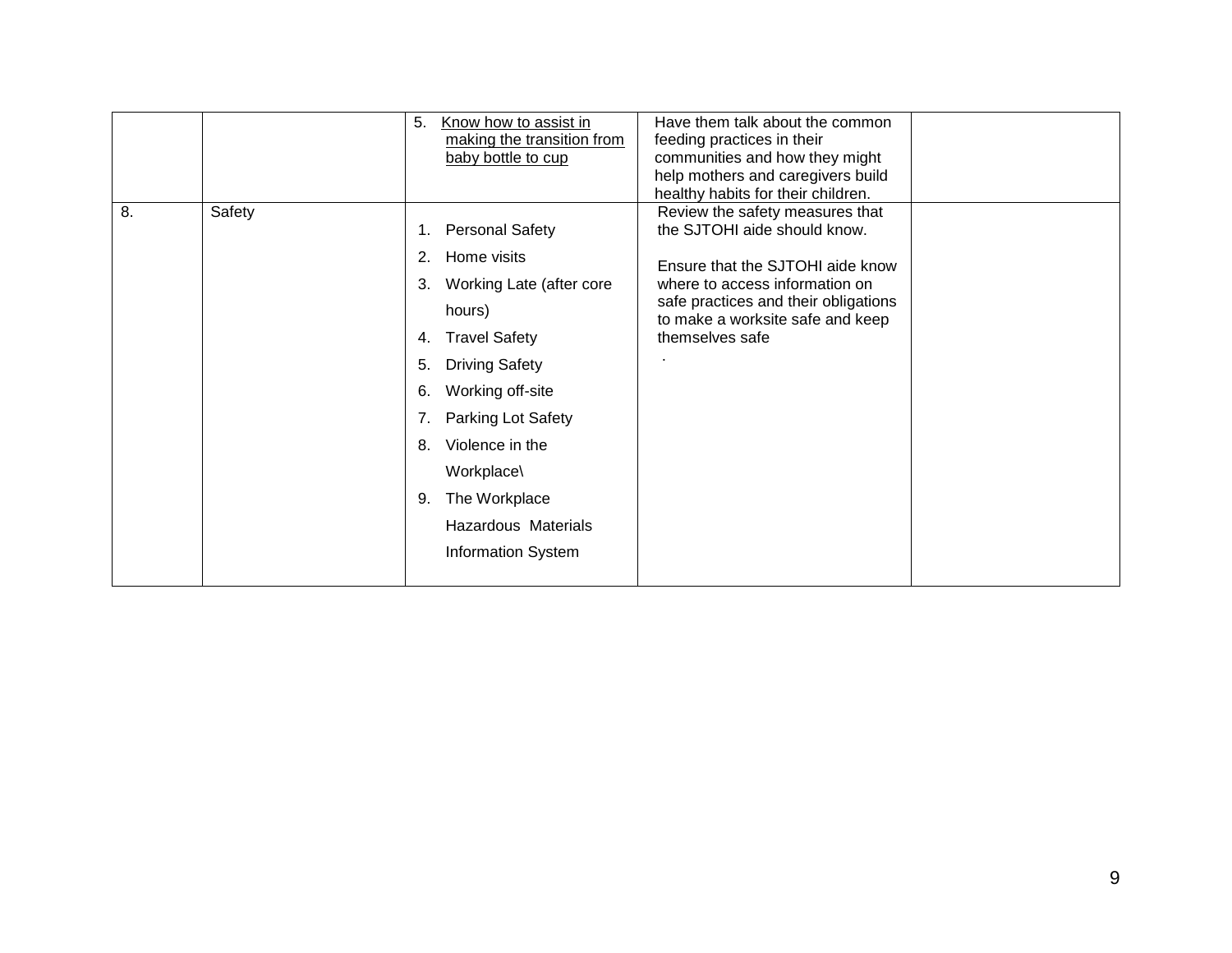Appendix A: SJTOHI Aides - Work Description

#### **Introduction**

The SJT Oral Health Initiative (SJTOHI) is an oral health service delivery mechanism designed to prevent and control tooth decay in young children and to set the stage for them of a lifetime of healthy teeth. SJTOHI targets pregnant women, children ages 0 to 12 and their caregivers..

#### **Practice Requirements**

The SJTOHI aide is a member of the community in which the SJTOHI services are being provided. The SJTOHI aide must complete and pass a training session facilitated by the SJTOHI Coordinator. The SJTOHI aide must then perform seven acceptable fluoride varnishes under the supervision of the SJTOHI professional service provider. Upon successful completion of the varnish application the SJTOHI aide is then able to perform the fluoride varnishes as required. Other competencies may be required to be successfully completed.

#### **Practice Setting**

The SJTOHI aide practices in communities under the professional direction of the SJTOHI Coordinator, and with ongoing direction from the SJTOHI Oral Health Service Provider. . SJTOHI aides operate in: schools, dental clinics, SJTOHI health clinics, day care centers and clients' homes. The SJTOHI aide reports to the DR X and is responsible to him/her to ensure requirements are met.

#### **Competencies**

The SJTOHI aide is competent to provide the full range of services based on training received. SJTOHI aides provide care in the following in a professional manner in two broad categories:

- 1. Oral health care
- 2. Administration

#### **1. Oral health care**

The SJTOHI aide provides support and clinical services in the delivery of SJTOHI services:

- Participate in oral health education at prenatal clinics, well baby clinics, Healthy Babies Healthy Children programs and screening clinics
- Promote oral health in SJTOHI and workplace
- Train parents/caregivers in basic oral hygiene methods for themselves and children in their care
- Provide basic oral hygiene methods to school age children in conjunction with fluoride varnishes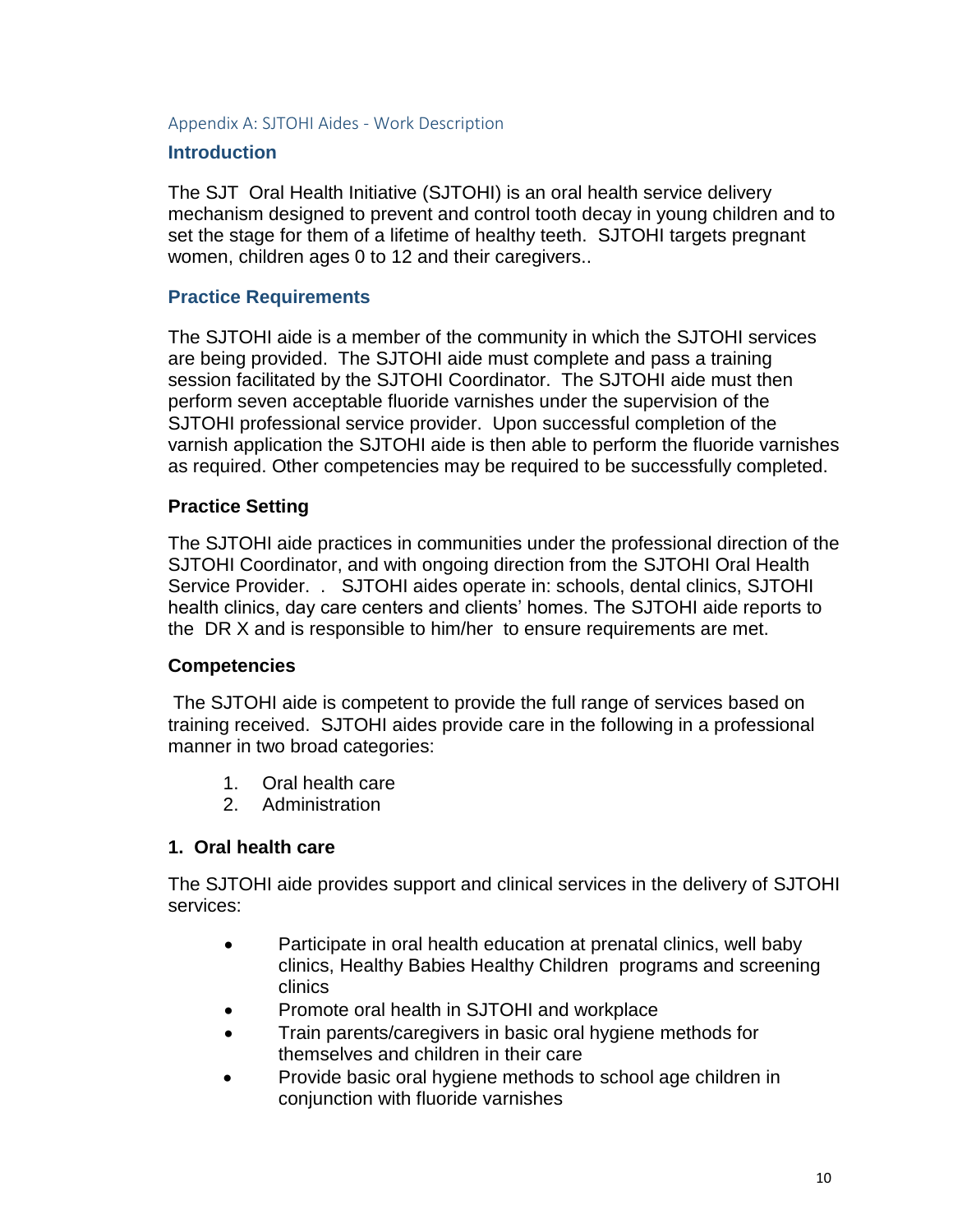• Apply fluoride varnish to SJTOHI protocol standards

## **2. Administration**

The SJT aide applies proper time management to include the following directional responsibilities:

- Obtain and review informed consent forms for clients' ages 0-7 and update medical histories annually. Target goals for the number of authorization forms (enrolled children) are set out in the deliverables.
- Manage caseload arrange home visits, school, Head Start, and daycare screening days
- Maintain records of parents/caregivers referred to community Oral Health Service Provider
- Document services provided on SJTOHI Client Service Records
- Complete a Dental Service Daily Record (DSDR) for all services provided daily
- Order and maintain inventory of SJTOHI supplies
- Book clients for services with the oral health service provider and provide support services at client visits.

Principles of Professionalism for the SJTOHI aide

The SJTOHI aide is prepared to provide care using knowledge, judgment and skills based on their training. They are expected to conform to codes of ethical conduct and practice standards of care. To ensure their skills they recognize the importance of ongoing learning to maintain competencies. They are expected to:

- Communicate effectively and appropriately with parents/caregivers, and staff
- Respect cultural differences
- Maintain privacy and confidentiality in client records
- Adhere to SJTOHI protocols
- •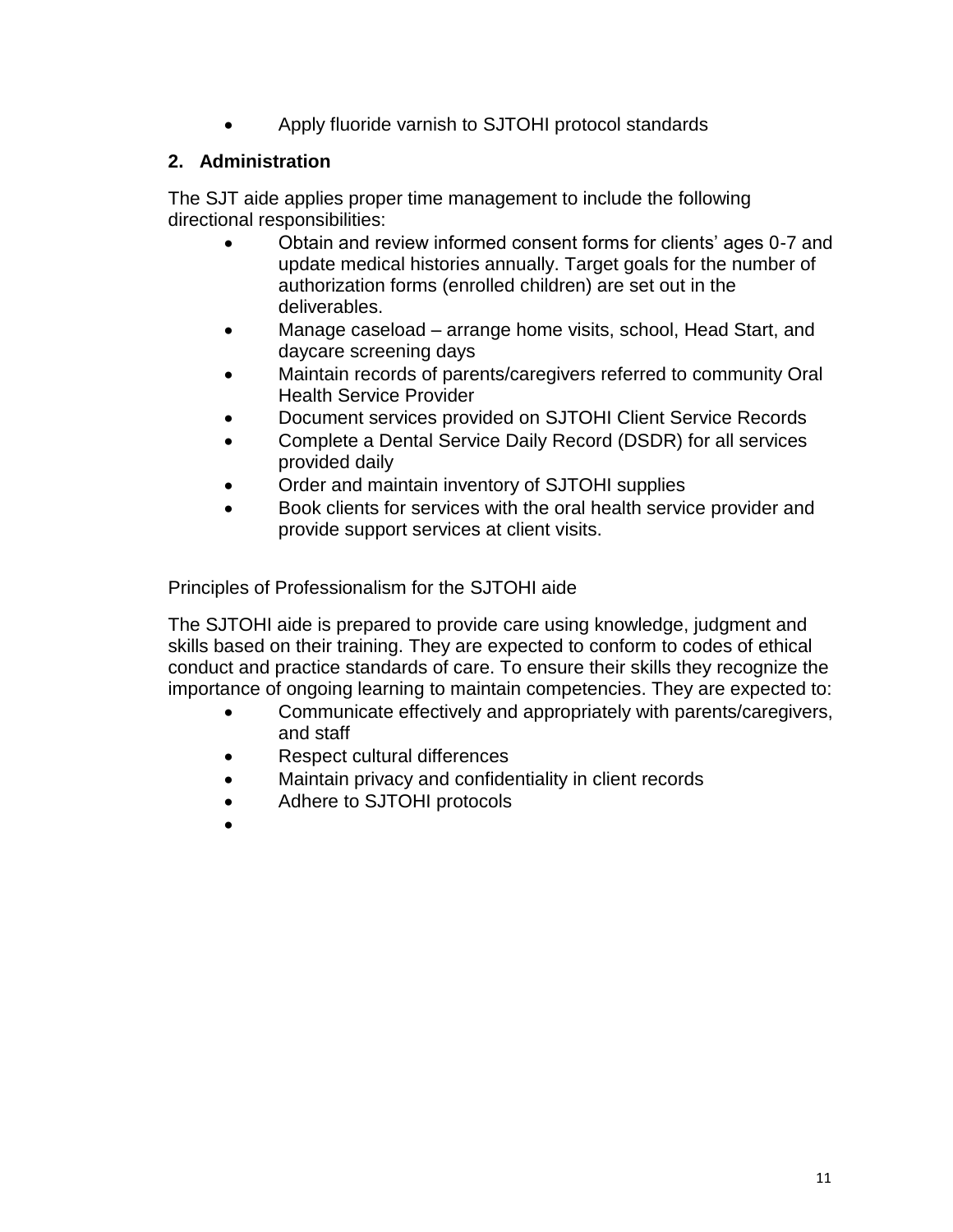# APPENDIX B: SJTOHI AIDE TRAINING REFRESHER CHECK

Refresher Training - Review Check sheet

Name of Aide: \_\_\_\_\_\_\_\_\_\_\_\_\_\_\_\_\_\_\_\_\_\_\_\_\_

Name of Provider: \_\_\_\_\_\_\_\_\_\_\_\_\_\_\_\_\_\_\_\_\_\_

| <b>Review Item</b>                             | Date completed |  |  |
|------------------------------------------------|----------------|--|--|
| <b>Revised Community Capacity Profile Form</b> |                |  |  |
|                                                |                |  |  |
| <b>Enrolment protocol</b>                      |                |  |  |
| <b>Deliverables</b>                            |                |  |  |
| Infection Prevention and Control Protocol      |                |  |  |
| <b>Fluoride Protocol</b>                       |                |  |  |
| <b>FV Application Process</b>                  |                |  |  |
| <b>Deliverables</b>                            |                |  |  |
| <b>Prenatal Protocol</b>                       |                |  |  |
| <b>Deliverables</b>                            |                |  |  |
| <b>Community Emergency Protocol</b>            |                |  |  |
| Home visit protocol                            |                |  |  |
| Messages (communication)                       |                |  |  |
| <b>Tool kits</b>                               |                |  |  |
| How to Complete Forms and Charts               |                |  |  |
| <b>Current Protocols</b>                       |                |  |  |
| <b>SJTOHI Aide Refresher Test Complete</b>     | Mark:          |  |  |
| (minimum 75% required)                         |                |  |  |
| Other:                                         |                |  |  |

SJTOHI Aide Signature: \_\_\_\_\_\_\_\_\_\_\_\_\_\_\_\_\_\_\_\_\_\_\_\_\_\_\_\_

Oral Health Service Provider Signature:

\_\_\_\_\_\_\_\_\_\_\_\_\_\_\_\_\_\_\_\_\_\_\_\_\_

When refresher training completed, please provide form to SJTOHI **Coordinator**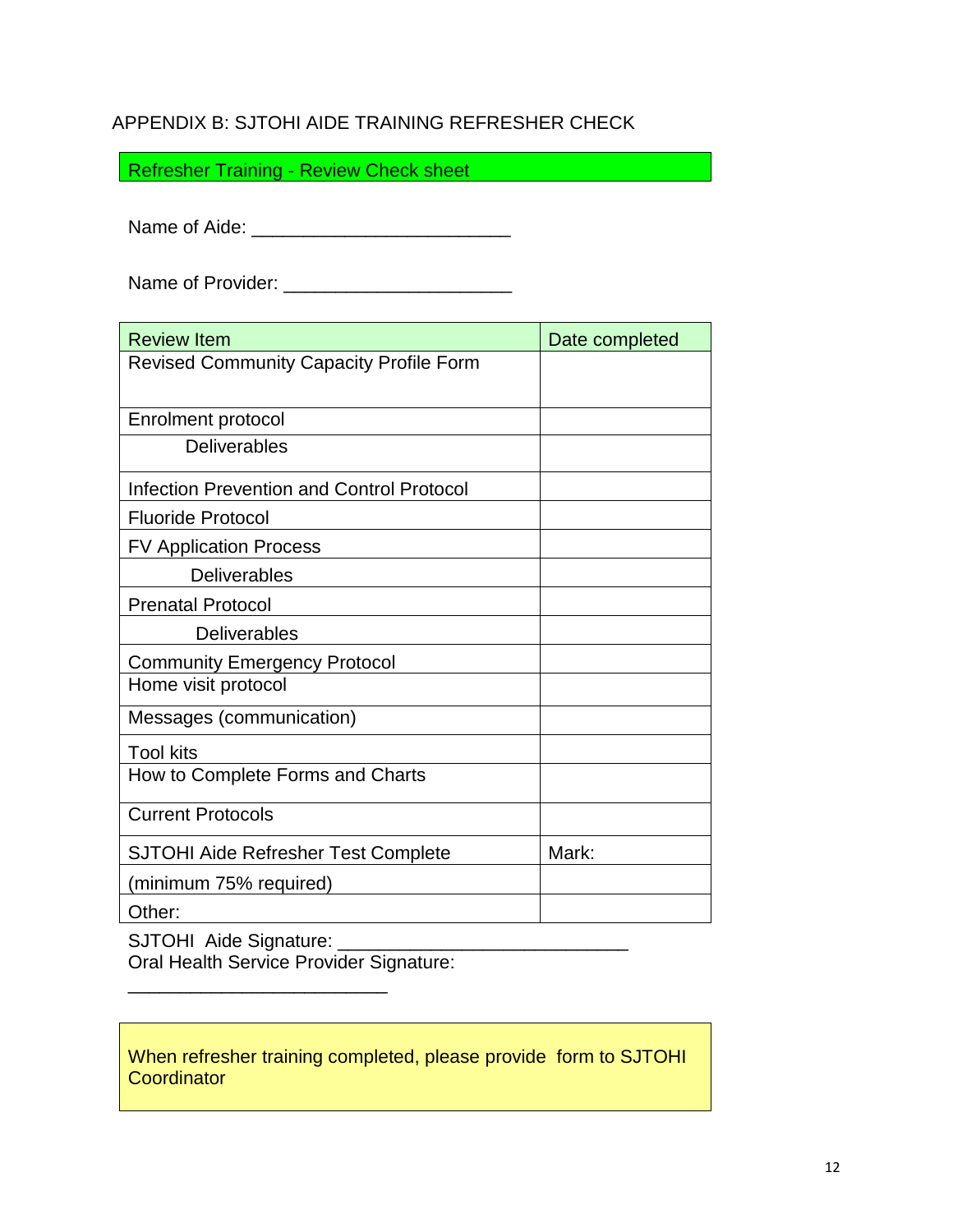# Appendix C: SJTOHIRefresher Marking Guide

SJTOHI Refresher Test –

Marking Guide

Name of Aide \_\_\_\_\_\_\_\_\_\_\_\_\_\_\_\_\_\_\_\_\_\_\_\_\_\_

Date of Test 1: \_\_\_\_\_\_\_\_\_\_\_\_\_\_\_\_\_\_\_\_\_\_\_\_\_

Date of Test 2:\_\_\_\_\_\_\_\_\_\_\_\_\_\_\_\_\_\_\_\_\_\_\_\_\_\_

| Part of Test                                        | Test 1     | Test 2 (if req'd) |
|-----------------------------------------------------|------------|-------------------|
| Part 1-Dental<br>Knowledge                          | /30        | /30               |
| Part 2 – Delivery of<br><b>SJTOHI Services</b>      | /33        | /33               |
| Part 3 – Record Keeping<br>and Data Submission      | /17        | /17               |
| Part 4 – Communications                             |            |                   |
|                                                     | $\sqrt{7}$ | $\sqrt{7}$        |
| Part 5 - Infection<br><b>Prevention and Control</b> |            |                   |